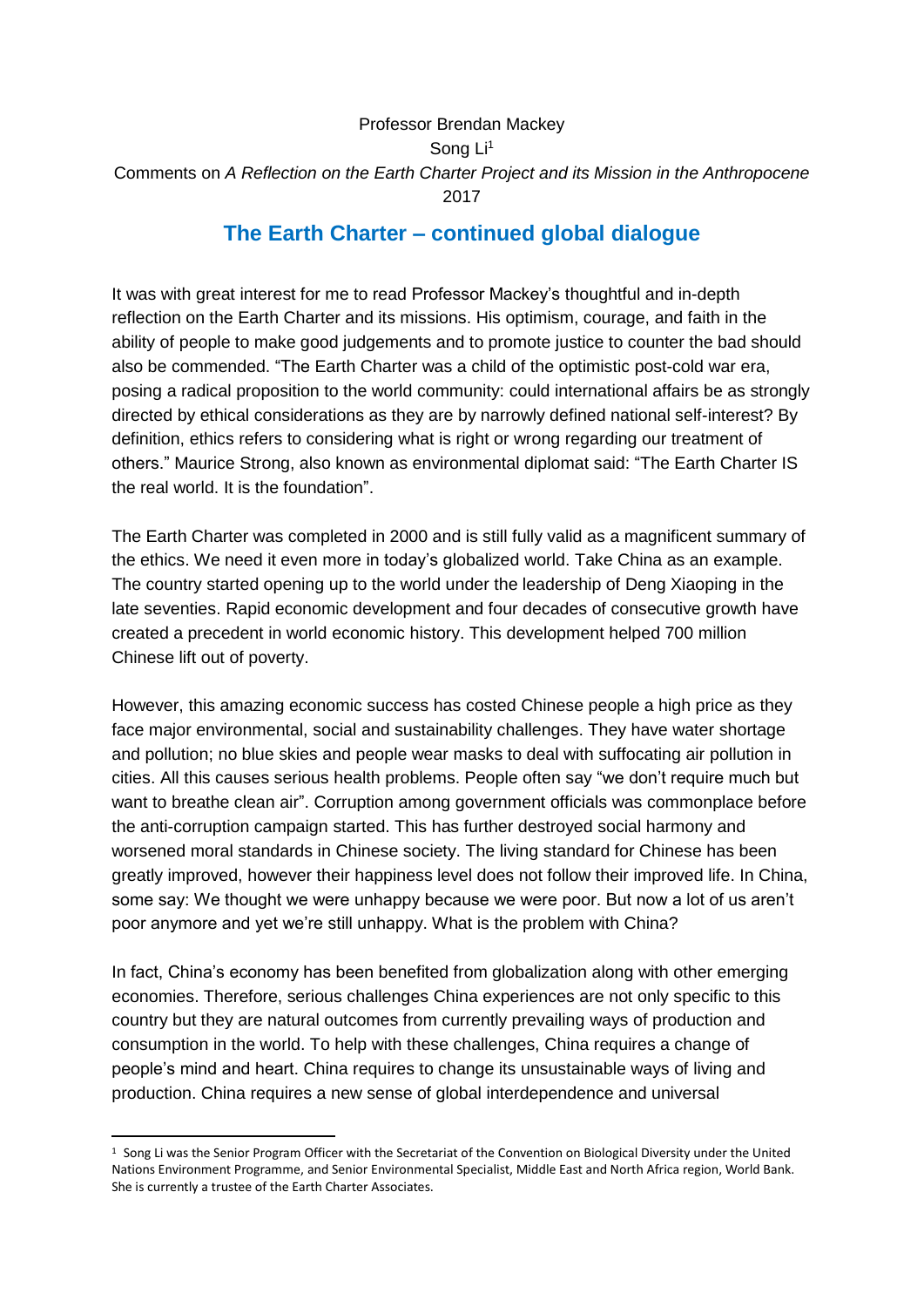responsibility. In this context, the Earth Charter provides a set of long-term and comprehensive principles to the problems that China is facing.

The Chinese government is conscious of public health and environmental degradation. They intensify efforts to reduce pollutions and fight against corruption. China signed the Paris Agreement and China's president Xi also appealed at the Davos World Economic Forum in 2017 that "All signatories should stick to it." He also made it clear "It is important to protect the environment while pursuing economic and social progress so as to achieve harmony between man and nature and between man and society. The 2030 Agenda for Sustainable Development should be implemented to realize balanced development across the world." China has passed a number of laws for sustainability and detailed implementation measures. The government also reintroduces Chinese traditional ethics and values, such as fundamental teachings from Confucius, Taoism and Buddhism. Their current major challenge is how to put these into practice. They are also looking for added values from the Earth Charter.

"Perhaps the main problem with the Earth Charter is … that people find it difficult to use and put into practice". Professor Mackey pointed bluntly the issue the Earth Charter encounters. He also mentioned that a fundamental reason is because "our dominant governance processes and institutions stumble…" For the same sake, a very thoughtful effort to add "the global ethical and spiritual consciousness" as a fourth pillar of sustainable development besides the social, economic and environmental (Rockefeller, 2010) is yet to be realized. "The Earth Charter therefore can still play a significant role in global governance and international relations (Mackey)".

To bring the ethical values and principles of the Earth Charter to the frontline of the transition to sustainability, Professor Mackey suggested "we consider an additional task over the coming years for the Earth Charter Initiative, namely, to review and update the Earth Charter in light of issues arising and our responses since the Earth Charter was launched in the year of 2000."

My suggested approach is to use a two-step approach: first is to undertake a review for the Earth Charter movement and the next is to decide what to do based on the outcomes of the review. The suggested aim of the review is to learn where the Earth Charter movement stands in today's world. Secondary goals of the review include further broadening the ownership and inclusiveness as the people's charter. The content of the review could include a better understanding of:

1) Where the Earth Charter stands in terms of achievement and of still fulfilling goals;

2) Which are major supporters, such as, individuals, communities, businesses, governments. This also includes what the Earth Charter represents for millenniums who were too young for the draft process to include in the consultations;

3) How the Earth Charter contributes to building a sustainable, just and peaceful world, which should include good practices. Whether there are ways to make the Earth